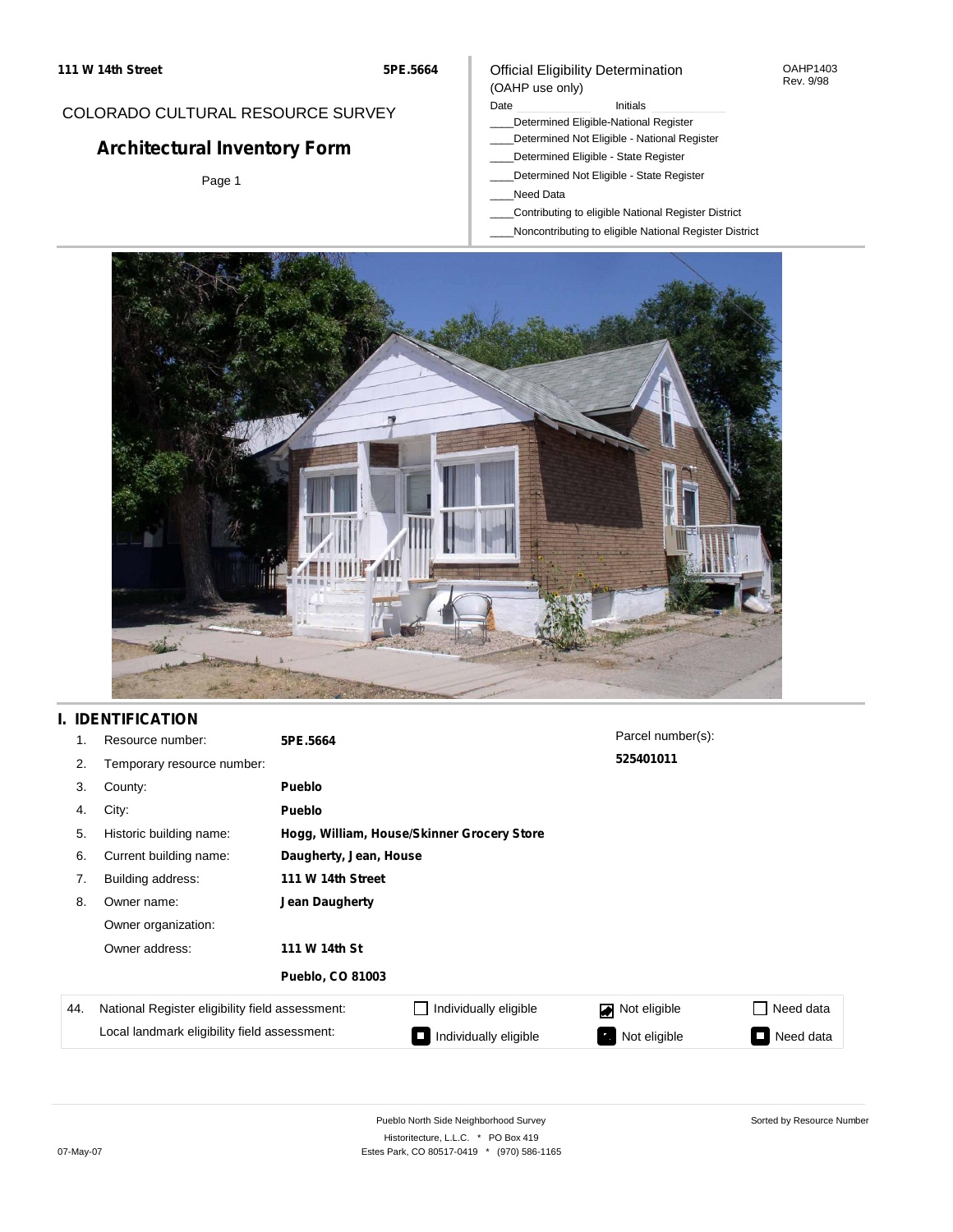Sorted by Resource Number

### **Architectural Inventory Form**

Page 2

### **II. GEOGRAPHIC INFORMATION**

| 9.  | P.M.                |    | 6th             |    |           | Township:                            |  |       | <b>20S</b> |     |           |           | Range:            | 65W |         |
|-----|---------------------|----|-----------------|----|-----------|--------------------------------------|--|-------|------------|-----|-----------|-----------|-------------------|-----|---------|
|     |                     | NE | 1/4             | of | <b>NE</b> | 1/4                                  |  | of NE | 1/4        | of  | <b>NE</b> | 1/4       | of Section        |     | 25      |
| 10. | UTM reference zone: |    |                 |    |           | 13                                   |  |       |            |     |           |           |                   |     |         |
|     | Easting:            |    |                 |    |           | 534337                               |  |       |            |     |           | Northing: |                   |     | 4236757 |
| 11. |                     |    | USGS quad name: |    |           | <b>Northeast Pueblo</b><br>Scale:    |  |       |            | 7.5 |           |           |                   |     |         |
|     | Year:               |    |                 |    |           | 1961 (Photorevised 1970 and<br>1974) |  |       |            |     |           |           |                   |     |         |
| 12. | $Lot(s)$ :          |    |                 |    |           | Lot 15: Block 8                      |  |       |            |     |           |           |                   |     |         |
|     | Addition:           |    |                 |    |           | <b>County Addition</b>               |  |       |            |     |           |           | Year of addition: |     | 1869    |

13. Boundary description and justification:

The boundary, as described above, contains but does not exceed the land historically associated with this property.

П Metes and bounds exist:

### **III. ARCHITECTURAL DESCRIPTION**

| 14. | Building plan (footprint, shape):    | <b>Irregular Plan</b>                |                       |
|-----|--------------------------------------|--------------------------------------|-----------------------|
|     | Other building plan descriptions:    |                                      |                       |
| 15. | Dimensions in feet (length x width): | 988 square feet                      |                       |
| 16. | Number of stories:                   | 11/2                                 |                       |
| 17. | Primary external wall material(s):   | Asphalt                              | Other wall materials: |
|     |                                      | <b>Asbestos</b>                      |                       |
| 18. | Roof configuration:                  | <b>Gabled Roof/Cross Gabled Roof</b> |                       |
|     | Other roof configurations:           |                                      |                       |
| 19. | Primary external roof material:      | <b>Asphalt Roof/Composition Roof</b> |                       |
|     | Other roof materials:                |                                      |                       |
| 20. | Special features:                    | Porch                                |                       |
|     |                                      | Fence                                |                       |

#### 21. General architectural description:

Oriented to the south, this house rests on a sandstone foundation, almost entirely obscured behind white-painted stucco, All basement window openings have been boarded shut. Brown asphalt sheets, in a faux brick pattern, clad the exterior walls. **White-painted asbestos shingle siding covers the gables. Broad, white-painted, horizontal, wooden composition siding covers** the eastern portion of the rear (north) elevation. Windows are generally 4-over-4-light, double-hung sash, with white-painted wood frames and surrounds. Flanking either side of the principal (south) elevation are 4-light, fixed-frame windows, with whitepainted wood frames and surrounds. A 1-beside-1-light, sliding-sash window opens in the east end of the rear (north) elevation. The principal doorway opens in the center of a front-gabled former storefront protruding from the eastern three-quarters of the front (south) façade. The doorway hosts a white, 6-panel metal door, opening behind an aluminum-frame storm door. Approaching the doorway is a 5-step wood stoop, with flanking, wood balustrades. Another door opens in the recessed, western portion of the facade. It hosts a 3-panel, 1-light, glass-in-wood-frame door, painted white, opening behind a woodframe screen door. Approaching the doorway are 4 wood steps. Another doorway opens north of center in the east elevation. It hosts a white-painted, wood slab door, with a single light, opening behind a white, aluminum-frame storm door. A 4-step wood stoop approaches the doorway from the north. Interlocking, green asphalt shingles cover the cross-gabled roof. White-painted **wood fascia and soffit box the shallowly overhanging eaves.**

22. Architectural style:

**Late 19th And Early 20th Century American Movements**

Pueblo North Side Neighborhood Survey Historitecture, L.L.C. \* PO Box 419 07-May-07 **Estes Park, CO 80517-0419** \* (970) 586-1165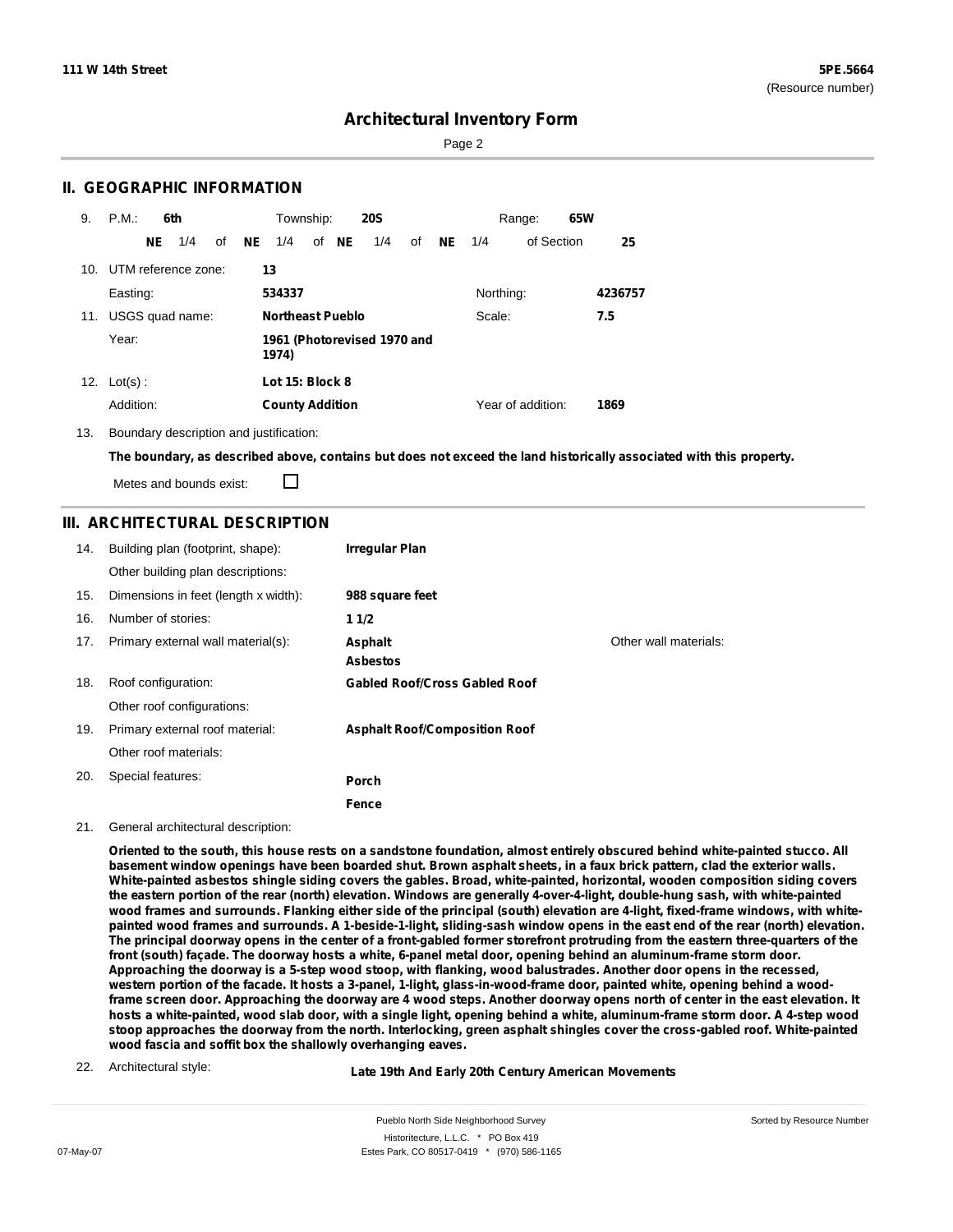Page 3

Other architectural styles:

Building type:

23. Landscape or special setting features:

This property is located on terrain sloping downward from north to south, with an elevation of around 4,700 feet above mean sea level. The neighborhood features modest, one- and two-story houses and commercial buildings. Setbacks from West 14th Street are generally the same on this block. However, an addition to the front of this particular building creates an unusually shallow setback. This property is situated on the north side of West 14th Street, between a north-south oriented alley to the east and 115 West 14th Street to the west. Grass covers the strip separating the sidewalk from the street. A planted-grass yard, with mature landscaping, covers all but the front yard, which has gravel. A large elm tree shades the southwest corner of the **lot. Surrounding the backyard is a combination of chain-link and woven-wire fences.**

24. Associated buildings, features or objects: **No associated buildings identified.**

#### **IV. ARCHITECTURAL HISTORY**

| 25. | Date of Construction:  | Estimate:                                                                                                                                               | 1890                             | Actual:                                                                                                                |  |
|-----|------------------------|---------------------------------------------------------------------------------------------------------------------------------------------------------|----------------------------------|------------------------------------------------------------------------------------------------------------------------|--|
|     | Source of Information: | Sanborn Fire Insurance Maps (for Pueblo, Colorado). New York: Sanborn Map and<br>Publishing Co., 1883, 1886, 1889, 1893, 1904-05, 1904-51, and 1904-52. |                                  |                                                                                                                        |  |
|     |                        |                                                                                                                                                         | Co. consulted 1886 through 2003. | Pueblo City Directory. Pueblo, Co.; Salt Lake City; Kansas City, Mo.; and others: R.L. Polk &                          |  |
| 26. | Architect:             | unknown                                                                                                                                                 |                                  |                                                                                                                        |  |
|     | Source of information: |                                                                                                                                                         |                                  |                                                                                                                        |  |
| 27. | Builder:               | unknown                                                                                                                                                 |                                  |                                                                                                                        |  |
|     | Source of information: |                                                                                                                                                         |                                  |                                                                                                                        |  |
| 28. | Original Owner:        | unknown                                                                                                                                                 |                                  |                                                                                                                        |  |
|     | Source of information: |                                                                                                                                                         |                                  |                                                                                                                        |  |
| 29. | Construction history:  |                                                                                                                                                         |                                  |                                                                                                                        |  |
|     |                        |                                                                                                                                                         |                                  | Associação de Dueble Osman Ten Associações escude dite buildico mas secundaminad in 4000. Hemano il eccesso en acad000 |  |

According to Pueblo County Tax Assessor records, this building was constructed in 1900. However it appears on an 1893 Sanborn map, and city directory listings for this address date to 1890, suggesting a circa 1890 date of construction. The most notable alteration was the construction of the storefront across the front (south) façade, which occured around 1925.

30. Location: **original** Date of move(s):

### **V. HISTORICAL ASSOCIATIONS**

| 31. Original use(s):     | <b>Single Dwelling</b>          |
|--------------------------|---------------------------------|
| 32. Intermediate use(s): | <b>Grocery Store</b>            |
| 33. Current use(s):      | <b>Single Dwelling</b>          |
| 34. Site type(s):        | <b>Grocery Store, Residence</b> |

35. Historical background:

The first resident of this house, constructed around 1890, was William Hogg, a ticket agent for the Missouri Pacific Railway. He was born in Canada in March 1851. His wife, Ada M. Hogg, was also born in Canada, in October 1867. They were married around 1879 and had three children: Andy, William W., and Ada M. The family moved from this house prior to 1900.

Amelia Balcoup lived here in 1900, with her children Fred, Grace, and Dorothy. Amelia was born in November 1856 in **Pennsylvania. She was a clerk. In 1914, the resident was C.C. Bixby.**

In 1919, August H. Sasse lived here. He had come to Pueblo in 1911. Sasse later moved to 713 West 10th Street, where he died in July 1953. Following Sasse, around 1925, were Vernon L. and Gladys Skinner. Vernon was a store manager for the Colorado Supply Company, southern Colorado area, from 1910 to 1919, when he entered the automobile business. In 1949, he became an antique dealer. His wife, Gladys, came to Pueblo in 1919. Around 1925, she had a storefront constructed on the front of this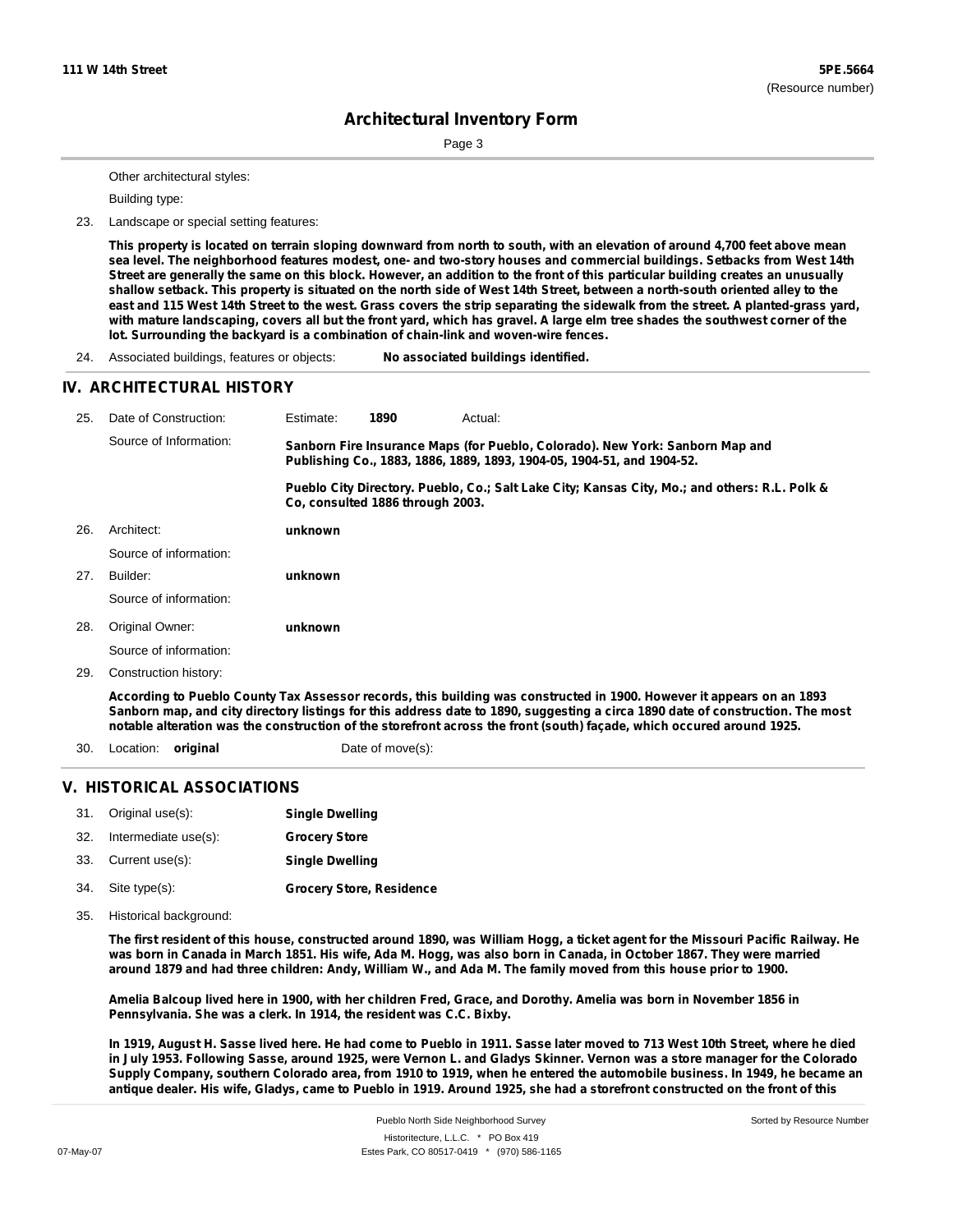Page 4

house, which she then shared with Vernon. In it, she operated a small grocery store. The Skinners had two daughters, Bea Pearce and Ruth Greenwell. The family moved from this address prior to 1930, eventually residing at 323 South Union and 1620 **Van Buren. Gladys died in January 1954 and Vernon in September 1967.**

The next resident, around 1930, was Frank C. Wilson, who continued to operate the grocery store through 1935. In 1945, Lloyd F. Mize lived here. He came to Pueblo around 1918 and eventually became a pipe fitter for the CF&I Steel Corporation. He and **his wife, Essie B. Mize, later resided at 718 Glendale. Lloyd died on April 8, 1972.**

Around 1950 through 1955, the residents were Paul V. and Goldie E. Mitchell. In 1960, Nellie B. Bradshaw lived here, remaining at this address until her death. She came to Pueblo in 1926 and was an occupational therapist at the Colorado State Hospital, retiring in 1957. She and her husband, Clarence, had four daughters: Mary Bradshaw, Mable Bradshaw, Goldie Rearick, and **Grace Bradshaw. Nellie died in this house on September 13, 1970.**

Patti Di Santi acquired this property from the Nellie Bradshaw estate in 1970. Di Santi remained the owner until 1996, when she sold it to Karen Lee Klaus. In 1999, Mayme and Glenn H. Williams bought the house and lot from Klaus. Glenn Williams sold the property to Albert E. and Melanie S. Yendes in 2001. The Yendeses, in turn, sold the property a few days later to Joshua L. Macklin. The U.S. Bank National Association acquired the property in 2003. Jean Daugherty, the current owner and resident, **purchased the house and lot in 2004.**

36. Sources of information:

**Pueblo County Office of Tax Assessor. Property information card [internet].**

**Pueblo City Directory. Pueblo, Co.; Salt Lake City; Kansas City, Mo.; and others: R.L. Polk & Co, consulted 1886 through 2003.**

**Sanborn Fire Insurance Maps (for Pueblo, Colorado). New York: Sanborn Map and Publishing Co., 1883, 1886, 1889, 1893, 1904-05, 1904-51, and 1904-52.**

**U.S. Census of 1900. Ward 5, Pueblo, Pueblo County, Colorado. Series T623, roll 128, p. 167.**

**"Sasse (August H.)" [obituary]. Pueblo Chieftain, 4 July 1953, p. 6.**

**"Skinner (Gladys L.)" [obituary]. Pueblo Chieftain, 24 January 1954, p. 8A.**

**"Skinner (Vernon L.)" [obituary]. Pueblo Chieftain, 30 September 1967, p. 7A.**

**"Mize (Lloyd F.)" [obituary]. Pueblo Chieftain, 10 April 1972, p. 6B.**

**"Bradshaw (Nellie B.)" [obituary]. Pueblo Chieftain, 14 Septmeber 1970, p. 6B.**

**U.S. Census of 1900. Ward 1, Pueblo, Pueblo County, Colorado. Series T623, roll 128, p. 24.**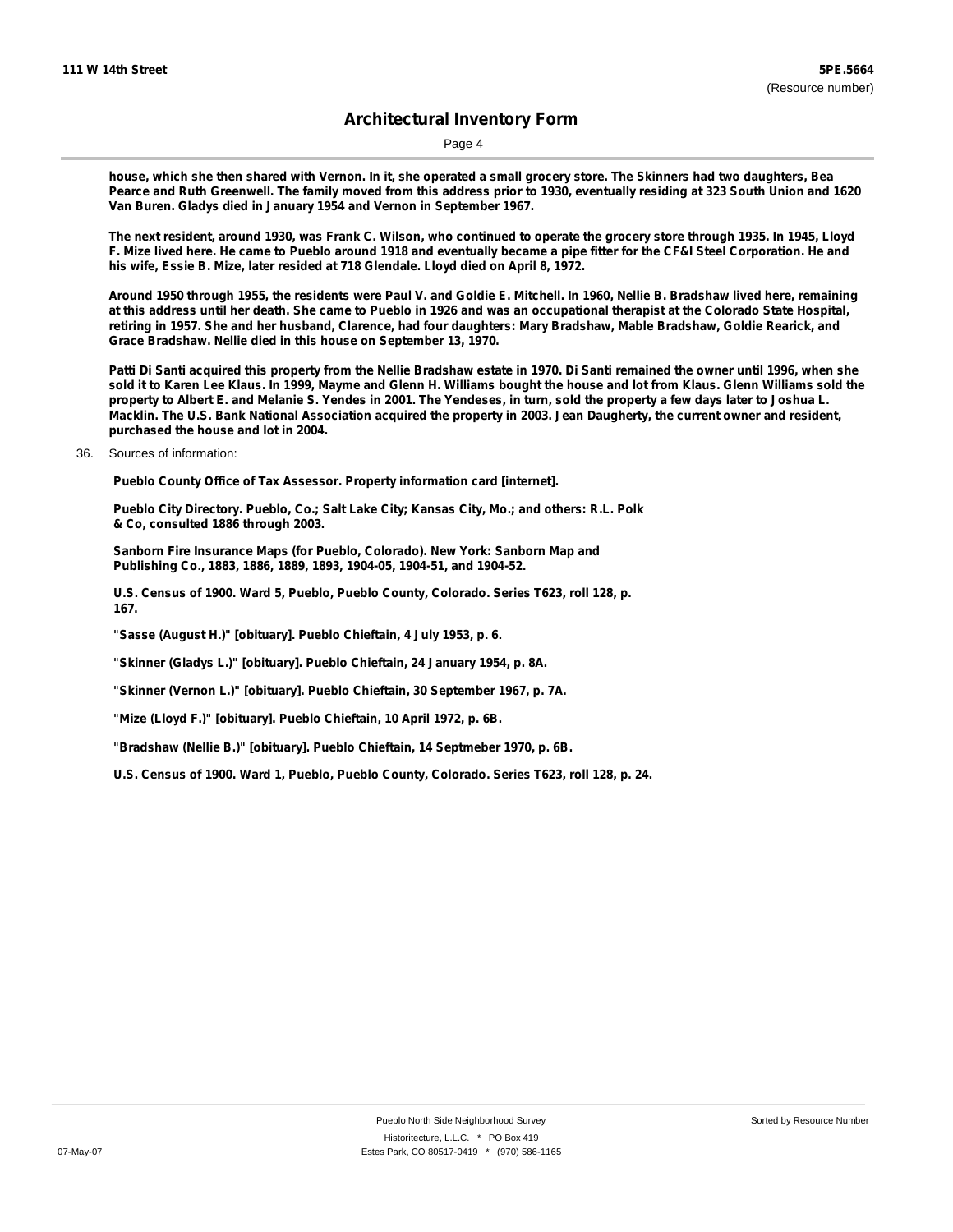۰

Sorted by Resource Number

# **Architectural Inventory Form**

Page 5

|     | <b>VI. SIGNIFICANCE</b>                                                                                                                                                                                                                                                                                      |  |  |  |  |  |  |  |
|-----|--------------------------------------------------------------------------------------------------------------------------------------------------------------------------------------------------------------------------------------------------------------------------------------------------------------|--|--|--|--|--|--|--|
| 37. | Local landmark designation:<br>Yes $\Box$<br>No.<br>$\mathbf{r}_1$                                                                                                                                                                                                                                           |  |  |  |  |  |  |  |
|     | Designation authority:                                                                                                                                                                                                                                                                                       |  |  |  |  |  |  |  |
|     | Date of designation:                                                                                                                                                                                                                                                                                         |  |  |  |  |  |  |  |
| 38. | Applicable National Register criteria:                                                                                                                                                                                                                                                                       |  |  |  |  |  |  |  |
|     | A. Associated with events that have made a significant contribution to the broad pattern of our history.<br>M                                                                                                                                                                                                |  |  |  |  |  |  |  |
|     | B. Associated with the lives of persons significant in our past.<br>$\Box$                                                                                                                                                                                                                                   |  |  |  |  |  |  |  |
|     | C. Embodies the distinctive characteristics of a type, period, or method of construction, or represents the work<br>$\overline{\phantom{a}}$<br>of a master, or that possess high artistic values, or represents a significant and distinguished entity whose<br>components may lack individual distinction. |  |  |  |  |  |  |  |
|     | D. Has yielded, or may be likely to yield, information important in history or prehistory.                                                                                                                                                                                                                   |  |  |  |  |  |  |  |
|     | Qualifies under Criteria Considerations A through G (see manual).<br>$\overline{\phantom{a}}$                                                                                                                                                                                                                |  |  |  |  |  |  |  |
|     | Does not meet any of the above National Register criteria.                                                                                                                                                                                                                                                   |  |  |  |  |  |  |  |
|     | <b>Pueblo Standards for Designation:</b>                                                                                                                                                                                                                                                                     |  |  |  |  |  |  |  |
|     | 1a. History                                                                                                                                                                                                                                                                                                  |  |  |  |  |  |  |  |
|     | Have direct association with the historical development of the city, state, or nation; or<br>$\overline{\phantom{a}}$ .                                                                                                                                                                                      |  |  |  |  |  |  |  |
|     | <u>1b. History</u><br>Be the site of a significant historic event; or<br>$\Box$                                                                                                                                                                                                                              |  |  |  |  |  |  |  |
|     | 1c. History                                                                                                                                                                                                                                                                                                  |  |  |  |  |  |  |  |
|     | Have direct and substantial association with a person or group of persons who had influence on society.<br>$\Box$                                                                                                                                                                                            |  |  |  |  |  |  |  |
|     | 2a. Architecture                                                                                                                                                                                                                                                                                             |  |  |  |  |  |  |  |
|     | Embody distinguishing characteristics of an architectural style or type; or<br>$\Box$                                                                                                                                                                                                                        |  |  |  |  |  |  |  |
|     | 2b. Architecture                                                                                                                                                                                                                                                                                             |  |  |  |  |  |  |  |
|     | Be a significant example of the work of a recognized architect or master builder, or<br>$\overline{\phantom{a}}$                                                                                                                                                                                             |  |  |  |  |  |  |  |
|     | 2c. Architecture                                                                                                                                                                                                                                                                                             |  |  |  |  |  |  |  |
|     | Contain elements of architectural design, engineering, materials, craftsmanship, or artistic merit which represent a<br>$\Box$<br>significant or influential innovation;                                                                                                                                     |  |  |  |  |  |  |  |
|     | 2d. Architecture                                                                                                                                                                                                                                                                                             |  |  |  |  |  |  |  |
|     | Portray the environment of a group of people or physical development of an area of the city in an era of history<br>$\overline{\phantom{a}}$<br>characterized by a distinctive architectural style.                                                                                                          |  |  |  |  |  |  |  |
|     | 3a. Geography                                                                                                                                                                                                                                                                                                |  |  |  |  |  |  |  |
|     | Have a prominent location or be an established, familiar, and orienting visual feature of the contemporary city, or                                                                                                                                                                                          |  |  |  |  |  |  |  |
|     | 3b. Geography                                                                                                                                                                                                                                                                                                |  |  |  |  |  |  |  |
|     | Promote understanding and appreciation of Pueblo's environment by means of distinctive physical characteristics<br>or rarity; or                                                                                                                                                                             |  |  |  |  |  |  |  |
|     | 3c. Geography                                                                                                                                                                                                                                                                                                |  |  |  |  |  |  |  |
|     | Make a special contribution to Pueblo's distinctive character.<br>$\Box$                                                                                                                                                                                                                                     |  |  |  |  |  |  |  |
|     | Not Applicable                                                                                                                                                                                                                                                                                               |  |  |  |  |  |  |  |
|     | Does not meet any of the above Pueblo landmark criteria.<br>$\Box$                                                                                                                                                                                                                                           |  |  |  |  |  |  |  |
| 39. | Area(s) of Significance:<br><b>Commerce</b>                                                                                                                                                                                                                                                                  |  |  |  |  |  |  |  |
| 40. | Period of Significance:<br>ca. 1925-ca. 1935                                                                                                                                                                                                                                                                 |  |  |  |  |  |  |  |
| 41. | National:<br>State<br>Level of significance:<br>Local                                                                                                                                                                                                                                                        |  |  |  |  |  |  |  |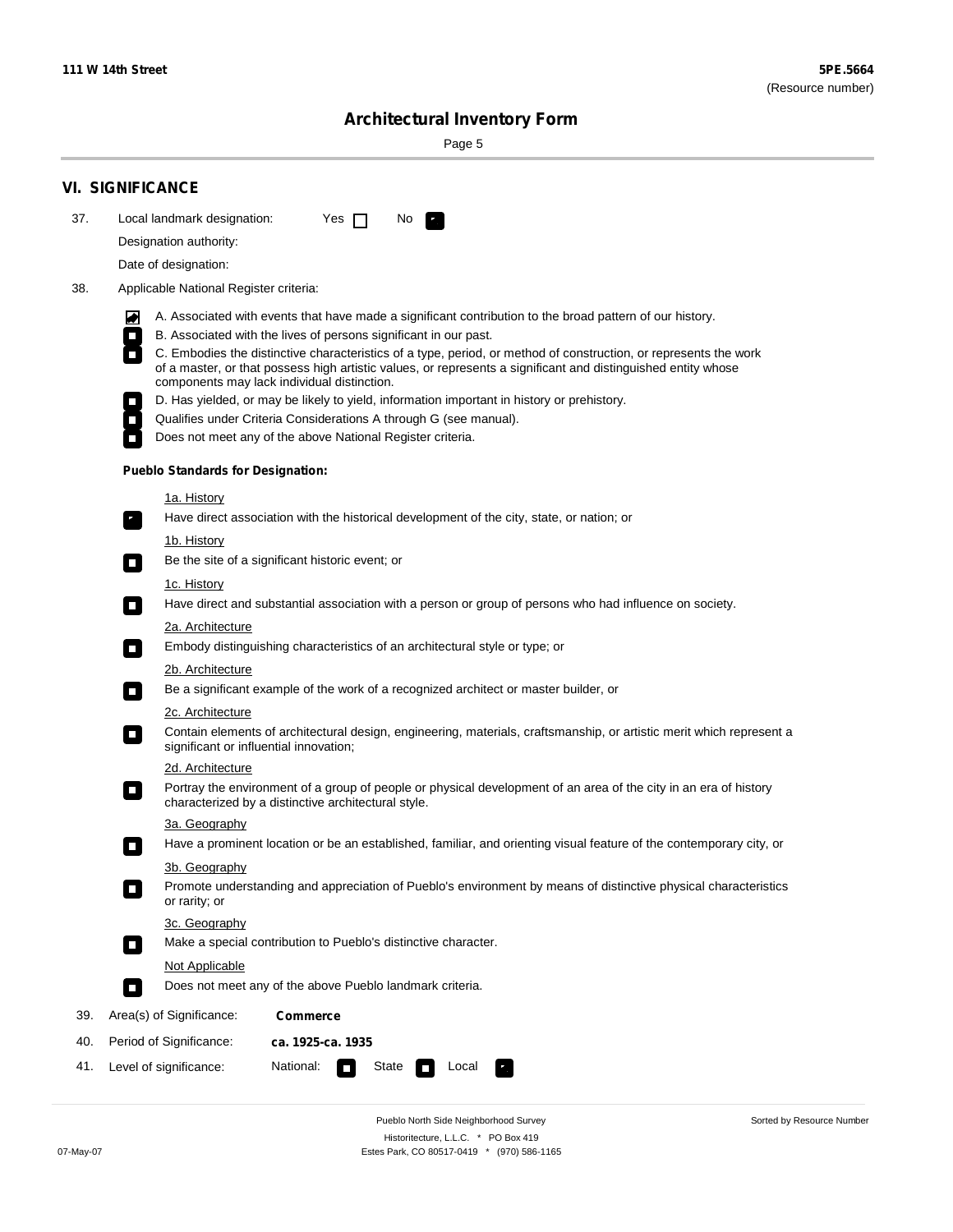Page 6

#### 42. Statement of significance:

This property is historically significant under National Register criterion A (Pueblo Local Landmark criterion 1A) for its **association with the development of Pueblo's North Side Neighborhood, particularly the evolution of small, neighborhood** retail stores. However, the levels of architectural and historical significance, combined with physical integrity, are not to the extent that this property would qualify for individual listing in the National Register of Historic Places, the Colorado State Register of Historic Properties, or as a City of Pueblo Landmark. It is, nonetheless, a contributing resource within any **potential historic district.**

43. Assessment of historic physical integrity related to significance:

Constructed around 1890, this house and storefornt exhibits a moderately high level of physical integrity relative to the seven aspects of integrity as defined by the National Park Service and the Colorado Historical Society: location, setting, design, materials, workmanship, feeling, and association. The most notable alteration, the construction of the storefront, occurred within the period of significance and contributes to that significance. Other modifications, including the covering of the original wall cladding and the replacement of at least one window, have not impacted key character-defining features. This **property certainly retains sufficient physical integrity to convey its architectural and historical significance.**

#### **VII. NATIONAL REGISTER ELIGIBILITY ASSESSMENT**

44. National Register eligibility field assessment: Local landmark eligibility field assessment:

**Individually eligible Not eligible Not eligible Need data** 

No<sub>D</sub>

**Individually eligible Not eligible** Not eligible **Need data** 

45. Is there National Register district potential? Yes

**Pueblo's North Side Neighborhood represents the evolution of the city's professional middle and upper classes. Its diversity of architectural styles and forms directly represents the city's changing economic and cultural climates. As well, the neighborhood is distinctive because it appears to have evolved independently of the area's dominant industry, steel manufacturing.** Discuss:

 $\blacksquare$ 

Yes Yes No

 $No$   $N/A$ 

N/A

If there is National Register district potential, is this building contributing:



#### **VIII. RECORDING INFORMATION**

| 47. | Photograph numbers): | <b>CD-ROM Photo Disc: North Side Photos</b><br>File Name(s): 14thstw111                                                       |
|-----|----------------------|-------------------------------------------------------------------------------------------------------------------------------|
|     | Negatives filed at:  | <b>Special Collections</b><br><b>Robert Hoag Rawlings Public Library</b><br>100 East Abriendo Avenue<br>Pueblo, CO 81004-4290 |
| 48. | Report title:        | <b>Pueblo North Side Neighborhood Survey</b>                                                                                  |
| 49. | $Date(s)$ :          | 07/11/05                                                                                                                      |
| 50. | Recorder(s):         | <b>Adam Thomas</b>                                                                                                            |
| 51. | Organization:        | Historitecture, L.L.C.                                                                                                        |
| 52. | Address:             | <b>PO Box 419</b>                                                                                                             |
|     |                      | Estes Park, CO 80517-0419                                                                                                     |
| 53. | Phone number(s):     | (970) 586-1165                                                                                                                |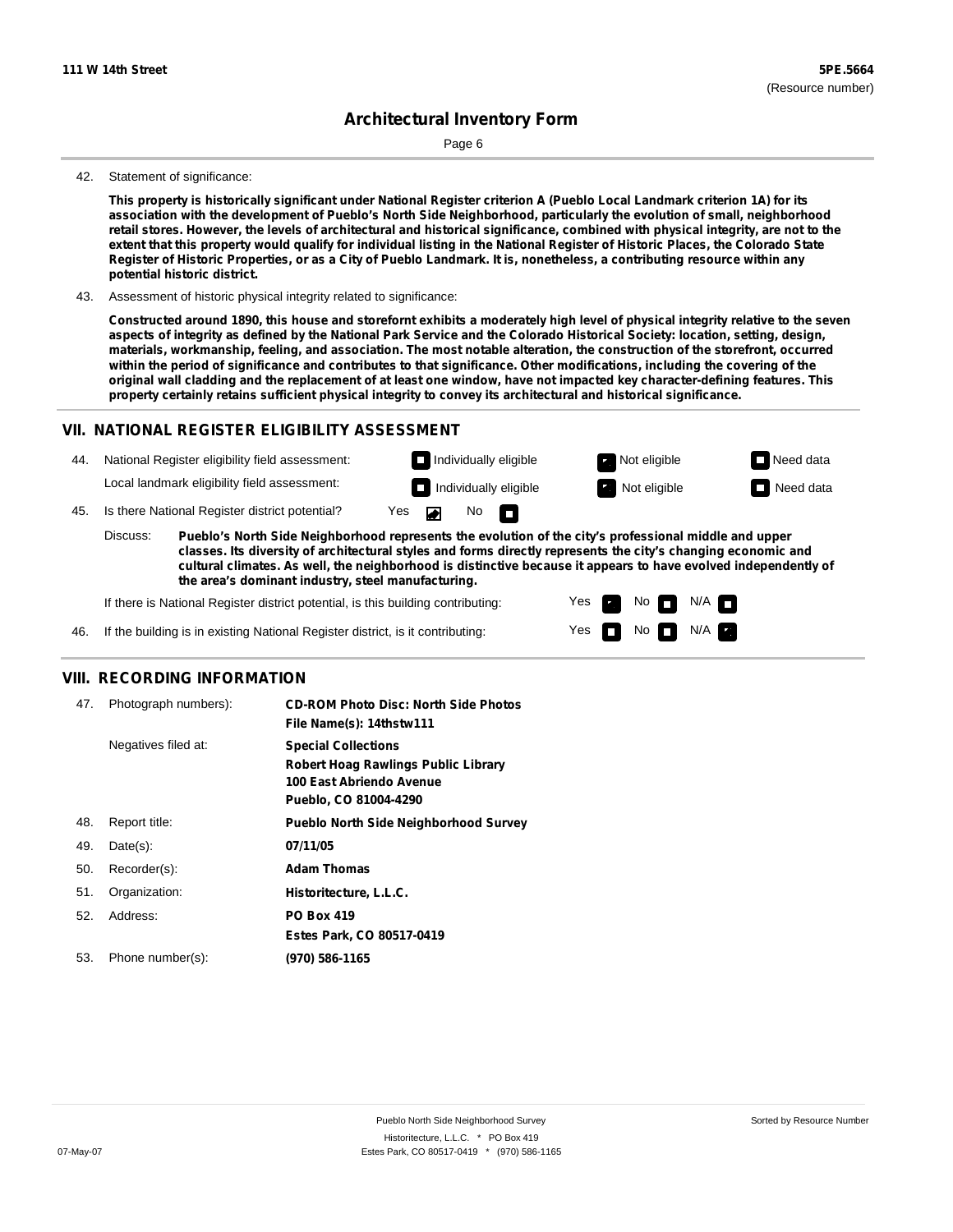

Page 7